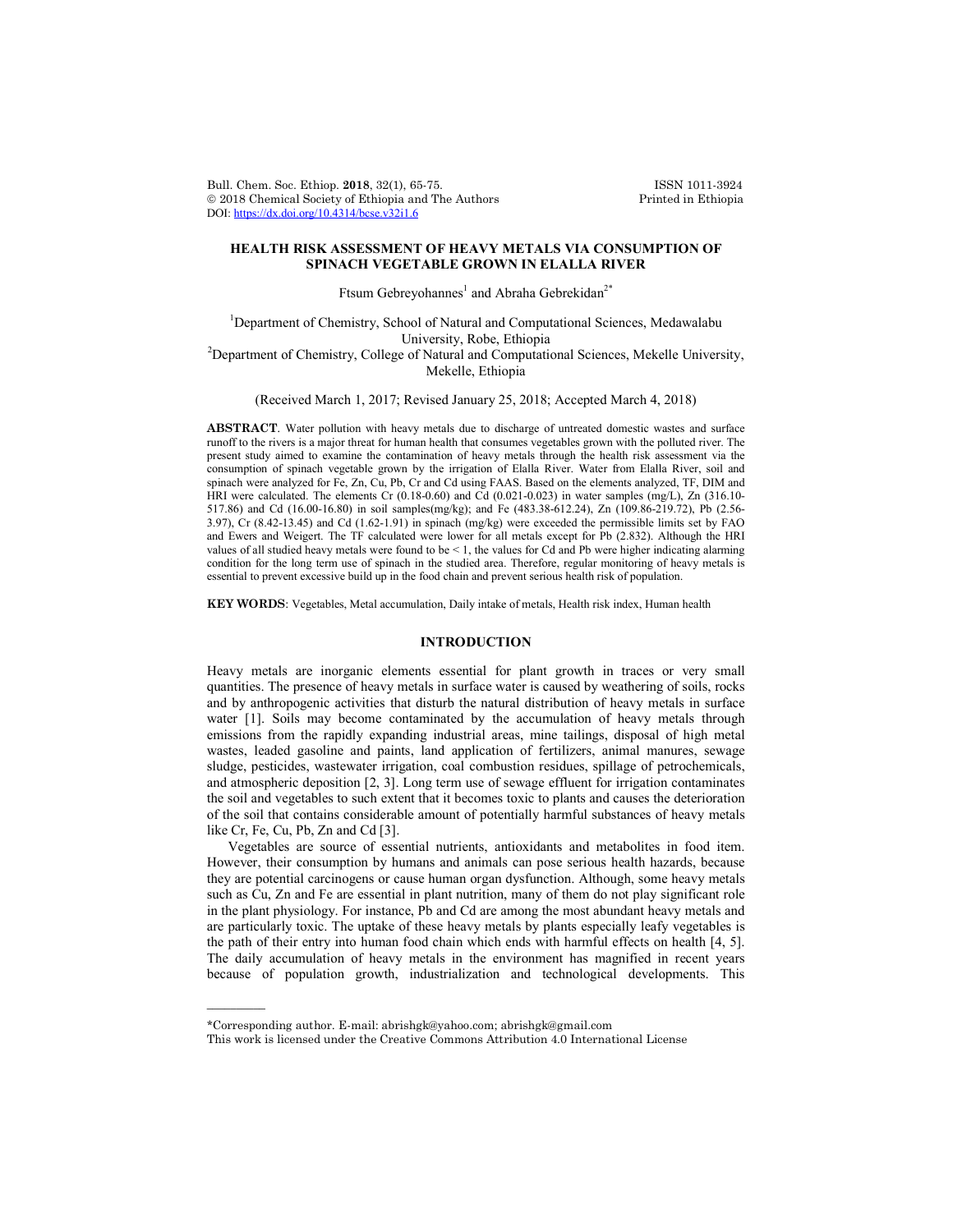#### Ftsum Gebreyohannes and Abraha Gebrekidan

phenomenon is of great concern because heavy metals constitute considerable hazards to human health due to their toxicity, accumulative tendencies and persistence in the environment with possibilities for environmental transformation into more toxic compounds [6]. At Elalla River different municipal wastes are being disposed, cars are being washed, mostly children are using on it for showering and drink from the river and many people are consuming the vegetables grown around that River. However, there were no other studies done on this study area. Therefore, the study aims to generate baseline information on the level of heavy metal concentration in water, soil and vegetable, and undergo assessment on the suitability of Elalla River water for irrigation and other activities.

# **EXPERIMENTAL**

#### *Description of the study area*

The Elalla River is found in Northern side of Mekelle city, Tigray, Ethiopia at a latitude of 13°29′N 39°28′E and longitude of 13°29′N 39°28′E, with an elevation of 2084 meters above sea level. The climate of the region is generally sub-tropical with an extended dry period of nine to ten months and a maximum effective rainy season of 50-60 days. Considering the rainfall, atmospheric temperature and evapo-transpiration, more than 90% of the city is categorized as semi-arid with temperature of 11.5 to 30.65  $^{\circ}$ C and annual rainfall of 24.0 to 486.0 mm/month [7]. Four sampling stations were chosen along the Elalla River over a total distance of 13 km based on their different pollution sources using global positioning systems reading, which are: Feleg-Daero, upstream of the river (S1) used as a control, bridge of Mekelle-Adigrat road (S2) place where water used for car wash, industry zone (S3) place where with different metal works and Mariyam Liham, place where the river leaves the city (S4).



Figure 1. Map of study area: A, Map of Ethiopia; B, Map of Tigray and C, Map of study sites (S1, S2, S3 and S4).

### *Instrument and chemicals*

A drying oven with forced air and timer (FED 53, USA) was used for drying samples and A11 Basic Analytical MILL (IKA-Werke GmbH & Co.KG, 79219 Staufen, Germany) for grinding vegetables, analytical balance (LARK LA114, UK) and fume hood (Uethe-Hangsen D31311A, Germany) were used to exhaust chemical fumes. The Varian AA240 FS Fast Sequential Atomic Absorption Photometer (Varian, Australia) was used for the determination of metals (Cd, Cu, Cr, Fe, Pb and Zn).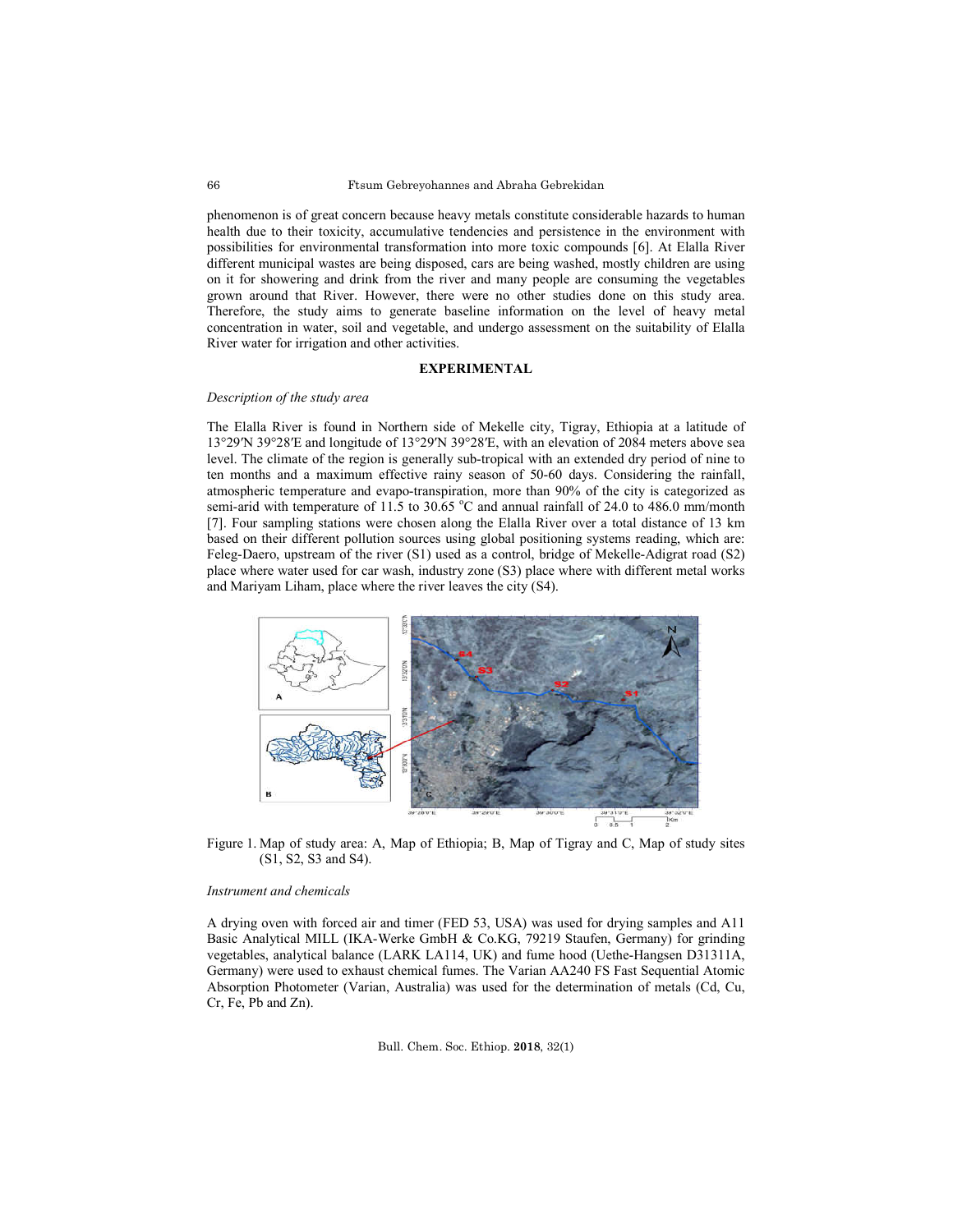The chemicals used were: 70% HNO<sub>3</sub> (BDH, England), 37% HCl (Riedel-de Häen, Germany),  $98\%$  H<sub>2</sub>SO<sub>4</sub> (RSCL Ltd. Com., India) and  $30\%$  H<sub>2</sub>O<sub>2</sub> (SDSL, Mumbai, India) were used during the analysis. The reagents used for the analysis was analytical grades and double distilled water was used for digestion of the samples.

#### *Sample collection*

The water samples were collected from the four different sampling sites for three consecutive months (March-May, 2014) with 250 mL plastic bottles using standard sampling techniques. Before sample collection, the plastic bottles were cleaned by detergent and distilled water and then rinsed using 10% HNO<sub>3</sub> appropriately. During sampling, sample bottles were rinsed with sampled water three times and preserved with the addition  $1 \text{ mL of } 70\% \text{ HNO}_3$ . The samples were labeled and transported to the laboratory in icebox and stored in a refrigerator at about 4 ºC prior to analysis [8].

About 1 kg of composite soil samples were also collected from each four sampling sites of vegetable garden using plastic spade vertically from 0**-**15 cm borehole once at each sampling day after the removal of top soil. The collected samples were thoroughly mixed, dried to constant weight in an oven, grounded and sieved with 200 mesh (75 μm) sieve. The dried samples were kept in tightly closed clean sample bottles till analysis [9].

The spinach (*Amaranthus caudatus*) vegetable samples were collected from the selected sites, washed with distilled water to remove dust particles and air dried. The dried spinach vegetable samples were crushed using mortar and pestle. Finally, the powder was stored in tightly closed clean sample bottles until analysis.

#### *Analytical procedures*

### *Digestion procedures for selected heavy metals*

About 50 mL water sample was transferred in to three digestive tubes and 10 mL of conc.  $HNO<sub>3</sub>$ to the tubes containing water sample which allowed evaporating at temperature of 80 °C in a fume hood tile to half of its original volume on the digestive stove. The mixture was cooled and then filtered in to 100 mL volumetric flask using Whatman number 41 filter paper and the flask was diluted to the mark by using distilled water. Reagent blank also prepared to check the contamination [10]. The preconcentration was done in triplicate.

A 0.5 g of air-dried ground soil were transferred to the digestive tube followed by 5 mL of conc.  $H_2SO_4$ , 25 mL of conc. HNO<sub>3</sub> and 5 mL of conc. HCl. The mixture was heated at 200 °C for one hour in a fuming hood and then cooled to room temperature and then 20 mL distilled water added and filtered. Finally, the mixture were transferred to a 50 mL volumetric flask, diluted to the mark and let to settle for around 15 hours [9]. The digestion was done in triplicate.

A 0.5 g of the powdered spinach sample was placed in to the digestive tube followed by 5 mL of conc. HNO<sub>3</sub> and 3 mL of conc. H<sub>2</sub>O<sub>2</sub>. The mixture was heated at 160 °C for 1 h in a fuming hood and then cooled to room temperature. After the addition of 20 mL of distilled water, the mixtures were filtered, transferred to a 50 mL volumetric flask, diluted to the mark and let to settle for 15 hours. The digestion was done in triplicate.

### *Heavy metals analysis*

The heavy metals Fe, Zn, Cu, Pb, Cr and Cd in soil, water and vegetable samples were determined by flame atomic absorption spectrophotometer (FAAS) that uses air/acetylene as oxidant. The instrument working condition and detection limits were shown in Table 1.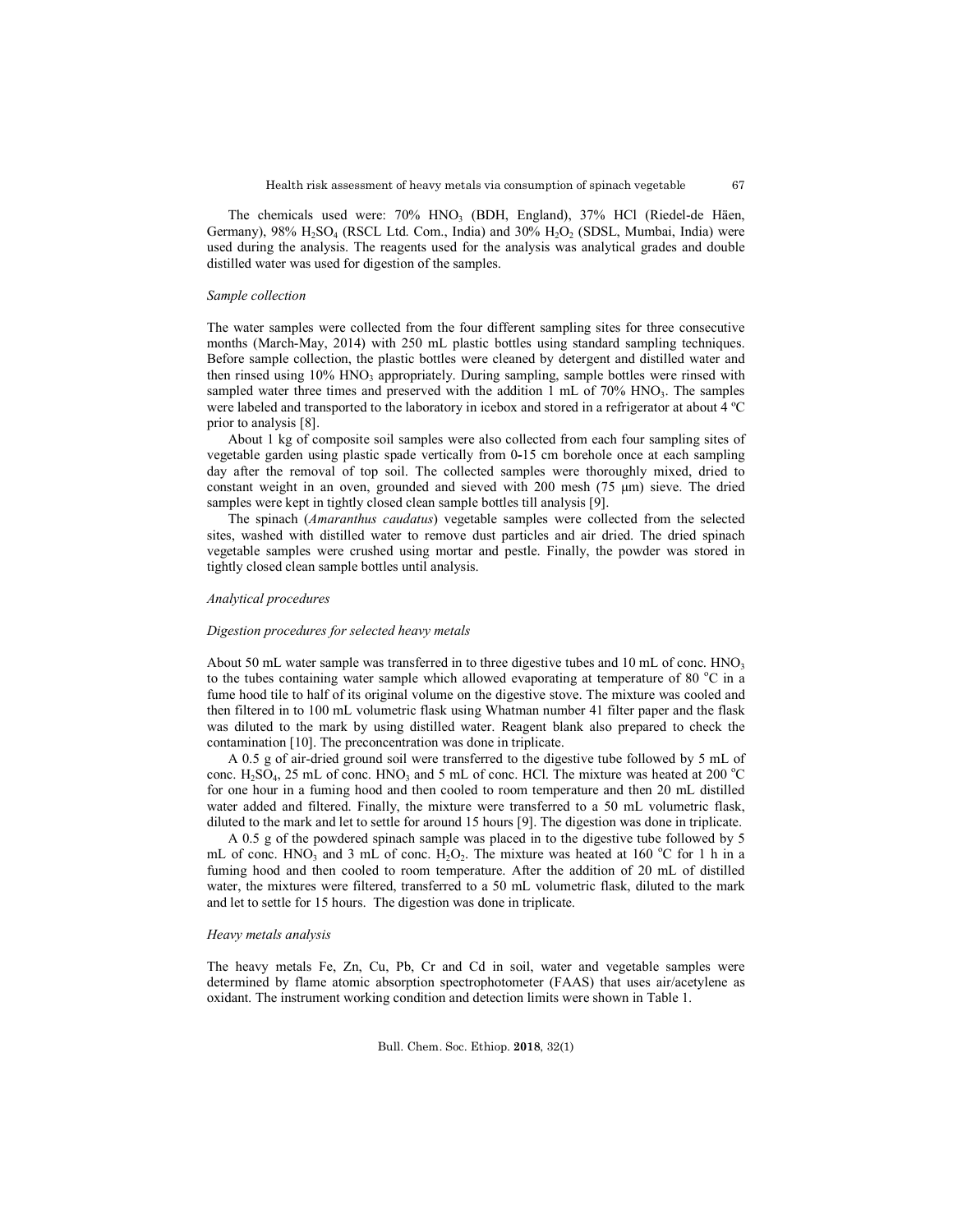### Ftsum Gebreyohannes and Abraha Gebrekidan

Table 1. Instrument working condition and method detection limit (MDL) for heavy metal analysis in water, soil, and vegetable samples.

| Parameters                | Element             |       |       |       |       |       |
|---------------------------|---------------------|-------|-------|-------|-------|-------|
|                           | Cd                  |       | Сu    | Fe    | Pb    | Zn    |
| Wavelength (nm)           | 228.8               | 357.9 | 324.7 | 248.3 | 217.0 | 213.9 |
| MDL for water $(mg/L)$    | 0.01                | 0.02  | 0.01  | 0.02  | 0.01  | 0.05  |
| MDL for soil $(mg/kg)$    | $\scriptstyle{0.1}$ | 1.0   | 1.0   |       | 1.0   | 1.0   |
| MDL for vegetable (mg/kg) | 0.01                | 0.02  | 0.01  | 0.02  | 0.02  | 0.05  |

*Validation of the analytical data* 

The validation of the analytical data using t-test for validation of the analytical procedure, a recovery study was carried out by using standard reference materials (spiking for water and vegetable samples and BM 162 for soil sample) obtained from Ezana Mining PLC, Mekelle, Tigray, Ethiopia. The means of the results were compared with the corresponding certified values and then calculating the percentage recoveries.

### *Transfer factor (TF)*

Transfer factor is the relative tendency of a metal to be accumulated by a particular species of plant. It expresses by the bioavailability of a metal at a particular position on a species of plant. It is the ratio of the concentration of heavy metal in a plant to the concentration of heavy metal in soil, which is described as [11].

> $TF =$  concentration of metal in edible part of vegetable concentration of metal in soil

*Daily intake of metal (DIM)*

The daily intake of metals (DIM) was calculated to averagely estimated the daily metal loading into the body system of a specified body weight of a consumer which informs the relative phytoavailability of metal [11,12] The daily intake metals (DIM) was determined as follow:

$$
DIM = \frac{Cmetal \times Cfactor \times Dfood\ intake}{BW}
$$

where: C metal **=** heavy metal concentrations in plants (mg/kg), C factor = conversion factor (i.e.to convert fresh vegetable weight to dry weight), D food intake = daily intake of vegetables, BW = average body weight (65 kg) and conversion factor of 0.085 is to convert fresh vegetable weight to dry weight.

# *Reference oral dose (RfDo)*

Reference oral dose (RfDo) is an estimated exposure of metal to the human body per day that has no hazardous effect during life time [13]. The value of oral reference doses (RfDo) for the heavy metals obtained at the present study is summarized in Table 2.

| Heavy Metal | RfDo(mg/kg/day) | References          |
|-------------|-----------------|---------------------|
| Fe          | 0.7             | [14]                |
| Zn          | 0.3             | [5, 14, 15, 16, 17] |
| Cu          | 0.04            | [5, 14, 16, 17, 18] |
| Pb          | 0.004           | [5, 13, 14]         |
| Cr          |                 | 13, 14              |
| Cd          | 0.001           | [5, 13, 14, 17, 18] |

Table 2. Oral reference doses (RfDO) mg/kg /day for heavy metals.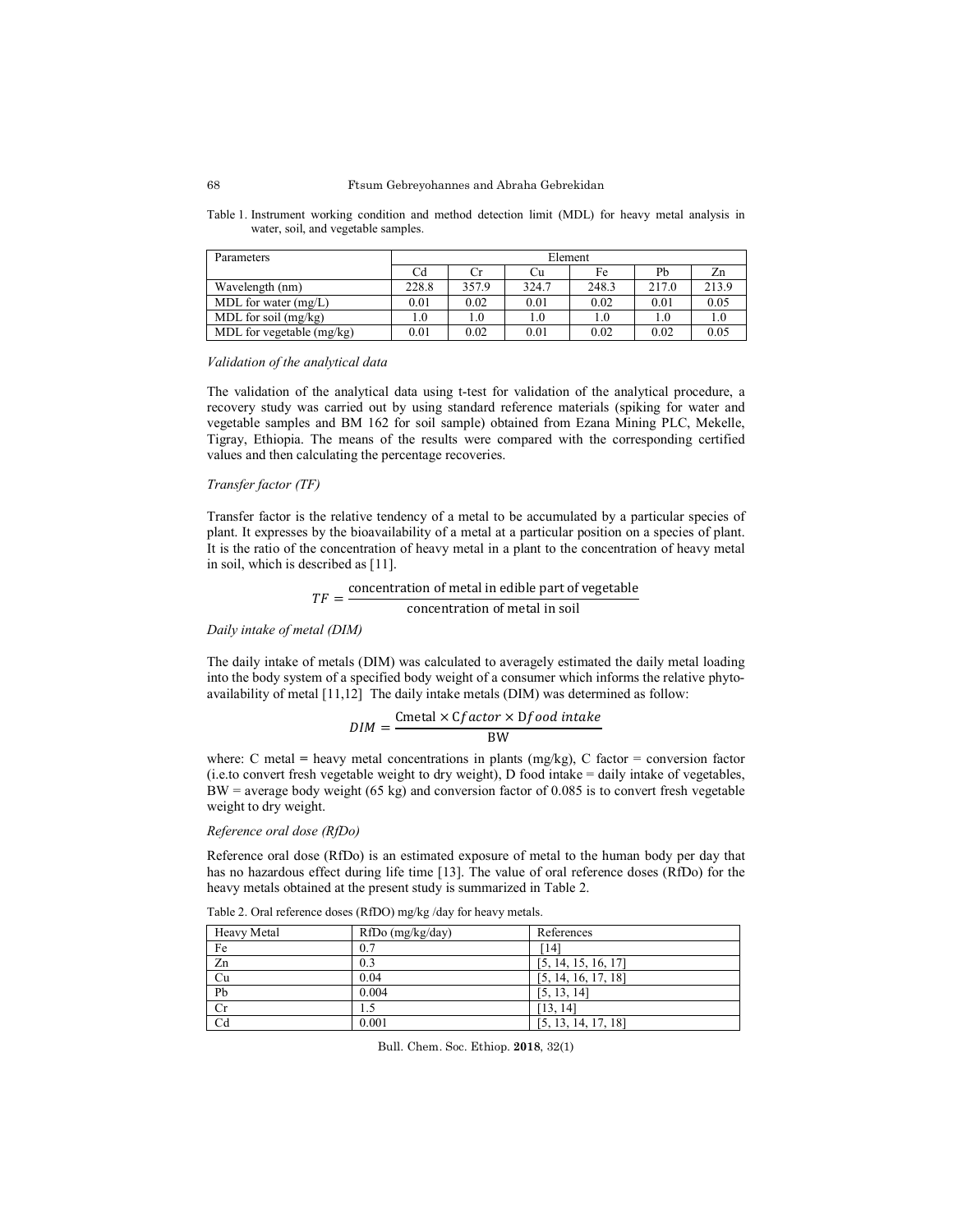69

### *Health risk index (HRI)*

The health risk index (HRI) was determined as described as follows [19]: HRI = DIM/RfDo. Human are considered to be safe if HRI < 1[20].

#### *Statistical analysis*

All the data were analyzed statistically using SAS 9.1 and Microsoft office 2010 and variation of each parameter between sites was analyzed using one way ANOVA at 95% confidence level. When tests indicated significant differences between the sampling sites, the mean values were given a different letter (a, b or c).

# **RESULTS AND DISCUSSION**

### *Method validation*

In the present study, the method validations were made by the spiking experiment for water and spinach samples and reference standard material (BM 162) for soil sample. The obtained percent recovery varied from 95.0% to 101%, 96.3% to 102%, and 102% to 117% for water, soil and spinach, respectively, which were in the acceptable range (Table 3).

Table 3. Validation of the analytical method using water, soil and vegetable reference materials (Mean±SD in mg/L).

| Metals | Water reference material      |                      |          | Soil reference material (BM 162) |                 |          | Plant reference material (Spiking) |                 |          |
|--------|-------------------------------|----------------------|----------|----------------------------------|-----------------|----------|------------------------------------|-----------------|----------|
|        | (spiking) $(N = 6)$           |                      |          | $(N = 10)$                       |                 |          | $(N = 6)$                          |                 |          |
|        | $\%$<br>Reference<br>Measured |                      | Measured | Reference                        | $\frac{0}{0}$   | Measured | Reference                          | $\frac{0}{0}$   |          |
|        | Value                         |                      | Recovery | Value                            |                 | Recovery | Value                              |                 | Recovery |
|        | $Mean \pm SD$                 | $Value \pm SD$       |          | $Mean \pm SD$                    | $Value \pm SD$  |          | $Mean \pm SD$                      | $Value \pm SD$  |          |
| Fe     | $0.98 \pm 0.01$               | $1.00 \pm 0.01$ 95.0 |          | $313+59$                         | $309 \pm 65$    | 101      | $144\pm 29$                        | $114 \pm 17$    | 117      |
| Zn     | $0.98 \pm 0.01$               | $1.00 \pm 0.01$ 98.0 |          | $98.4 \pm 9.0$                   | $100 \pm 8$     | 98.4     | $10.9 \pm 2.21$                    | $10.5 \pm 2.1$  | 104      |
| Cu     | $0.99 \pm 0.02$               | $1.00 \pm 0.01$      | 99.0     | $53.9 \pm 3.9$                   | $56 \pm 6.4$    | 96.3     | $2.26 \pm 0.45$                    | $2.20 \pm 0.71$ | 103      |
| Pb     | $1.01 \pm 0.02$               | $1.00 \pm 0.01$      | 1101     | $8.8 \pm 1.0$                    | $9+0.89$        | 97.8     | $7.72 \pm 1.56$                    | $6.77 \pm 0.87$ | 114      |
| Cr     | $0.96 \pm 0.02$               | $1.00 \pm 0.01$      | 96.0     | $106 + 9$                        | $104 \pm 12$    | 102      | $0.63 \pm 0.13$                    | $0.62 \pm 0.15$ | 102      |
| Cd     | $0.98 \pm 0.04$               | $1.00 \pm 0.01$      | 98.0     | $0.96 \pm 0.12$                  | $0.98 \pm 0.10$ | 98.0     | $0.35 \pm 0.07$                    | $0.32 \pm 0.03$ | 111      |

#### *Heavy metal concentrations in water, soil and spinach samples of Elalla River*

Currently, there is a gradual increase in consumption of vegetables particularly among urban communities, due to increased awareness on food value of the vegetables, as a result of the exposure to proper education [21]. But, leafy vegetables have the tendency to accumulate heavy metals and this accumulation has health problems [22]. The concentration of the six heavy metals from water, soil and spinach vegetable samples of Elalla River was summarized in Table 4. The concentrations of Fe, Zn, Cu, Pb, Cr and Cd (mg/L) recorded in water samples of Elalla River are ranged from  $3.07\pm0.11$  to  $6.33\pm0.28$ ,  $0.27\pm0.02$  to  $0.97\pm0.09$ ,  $0.05\pm0.003$  to 0.07 $\pm$ 0.005, 0.02 $\pm$ 0.001 to 0.04 $\pm$ 0.002, 0.18 $\pm$ 0.006 to 0.60 $\pm$ 0.007 and 0.021 $\pm$ 0.001 to 0.023±0.001, respectively. As Table 4 indicates the concentration of heavy metals in water was the highest for Fe followed by Zn, Cr, Cu, Pb and Cd. The concentrations of Fe, Cr and Cd in irrigation water measured during this study were above the FAO permissible limits of heavy metals allowed in the irrigation water [23], whereas Zn, Cu and Pb are below the FAO permissible limits for irrigation water [23]. Lower results for Zn, Cu and Pb were also observed in irrigation waters [24]. The reason to increase concentration of Fe, Cr and Cd above measurable limits might be due to some metal works takes from the small scale industries,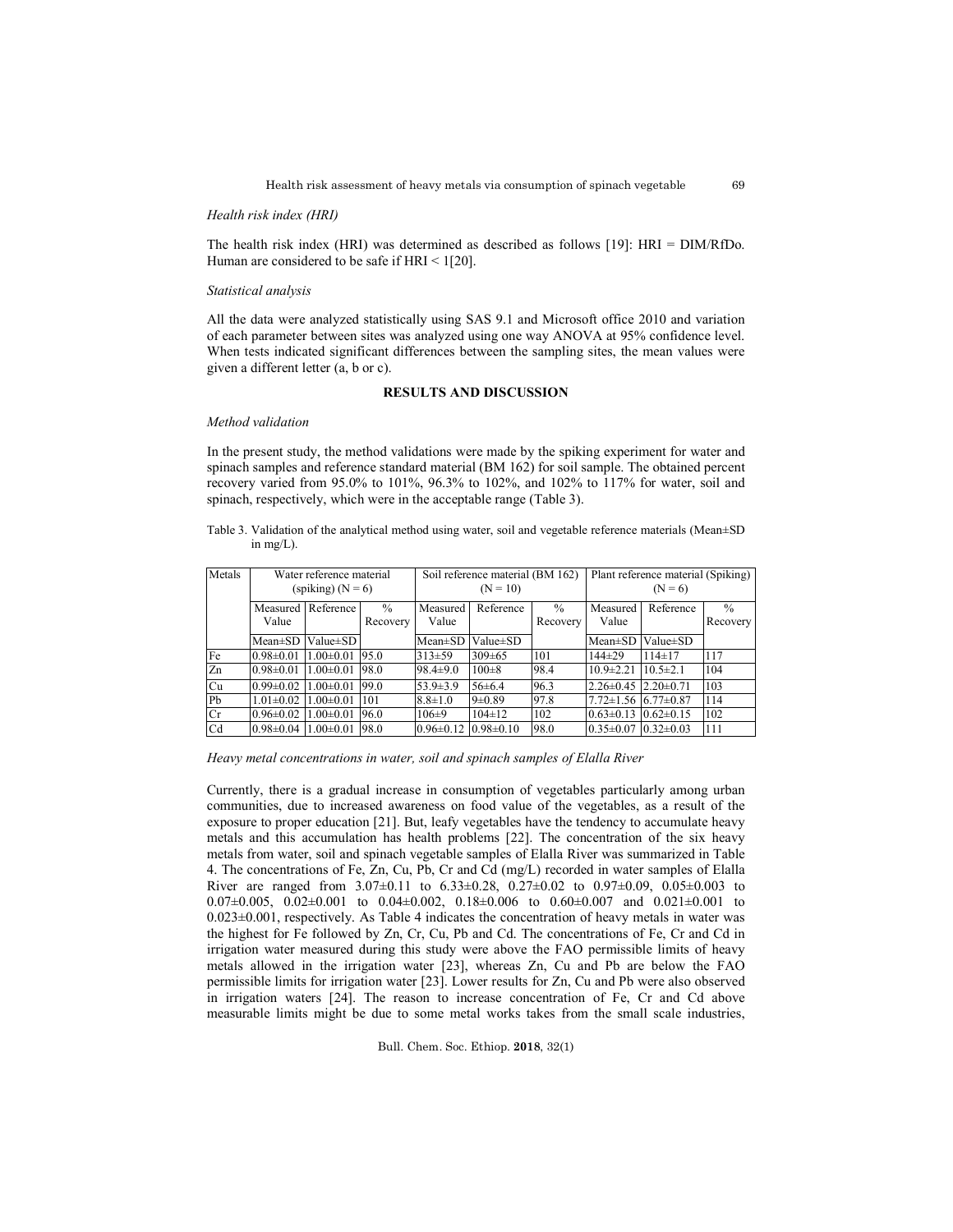weathering of sulfide ores and igneous, sedimentary and metamorphic rocks and by corrosion of iron and steel, discarded chromium batteries and leachates from the city and through washing of different vehicles at the river, release of cadmium batteries from the cars, agricultural and surface run-off, and the discharges from the town [25-27]. Except S3 for Fe and S3 and S4 for Zn, the 95% confidence level statistical analysis showed no significance difference among the sampling sites of all studied metals (Table 4).

The concentration of heavy metals in irrigated soil was highest for Fe, followed by Zn, Cr, Cu, Cd and Pb. The highest concentrations of Cu at S1; Zn, Pb and Cr at S2; Fe and Cd at S3 in the soil sample could be due to chemical fertilizers and pesticides used in agricultural land of the catchments, emission of Pb from vehicles, discharge of motor oil, grease, fuel burning and a battery from the road side and near the bridge [28]. The concentrations of Fe, Cu, Pb and Cr under this study were below the permissible limits of concentrations for soil whereas Zn and Cd are above the maximum permissible level [25]. For Zn, Cu, Pb, Cr and Cd the statistical analysis at the 95% confidence level indicated that there is no statistically significance difference (at  $p \le$ 0.05) in all sampling sites (Table 4). But for Fe the analysis showed that S1 and S4 are significantly different from S2 and S3. This might be due to higher anthropogenic activities at around S2 and S3. Generally, soil of the agricultural fields from where spinach vegetable sample collected is highly contaminated with Zn, Fe and Cd metal ions which can pose serious health hazards to human health on consumption of vegetables.

| Sample                                                                                                                                                                                                                                                                                                                                                                                                                                                                                                              | Site             | Mean of heavy metal concentration, $N = 9$ |                                |                                |                               |                               |                                |  |
|---------------------------------------------------------------------------------------------------------------------------------------------------------------------------------------------------------------------------------------------------------------------------------------------------------------------------------------------------------------------------------------------------------------------------------------------------------------------------------------------------------------------|------------------|--------------------------------------------|--------------------------------|--------------------------------|-------------------------------|-------------------------------|--------------------------------|--|
|                                                                                                                                                                                                                                                                                                                                                                                                                                                                                                                     |                  | Fe                                         | Zn                             | Cu                             | Pb                            | Cr                            | Cd                             |  |
|                                                                                                                                                                                                                                                                                                                                                                                                                                                                                                                     | S1               | $3.70 \pm 0.064^b$                         | $0.53 \pm 0.016^{ab}$          | $0.07 \pm 0.005^a$             | $0.02 \pm 0.001^a$            | $0.18 \pm 0.006^a$            | $0.021 \pm 0.001^a$            |  |
|                                                                                                                                                                                                                                                                                                                                                                                                                                                                                                                     | S <sub>2</sub>   | $3.84 \pm 0.076^b$                         | $0.56 \pm 0.026$ <sup>ab</sup> | $0.05 \pm 0.003^{ba}$          | $0.04 \pm 0.002$ <sup>a</sup> | $0.60 \pm 0.007$ <sup>a</sup> | $0.021 \pm 0.001^a$            |  |
|                                                                                                                                                                                                                                                                                                                                                                                                                                                                                                                     | S3               | $6.33 \pm 0.28$ <sup>a</sup>               | $0.97 \pm 0.087$ <sup>a</sup>  | $0.07 \pm 0.001^a$             | $0.03 \pm 0.002$ <sup>a</sup> | $0.29 \pm 0.002^a$            | $0.023 \pm 0.001^a$            |  |
| Water (mg/L)                                                                                                                                                                                                                                                                                                                                                                                                                                                                                                        | $\overline{S4}$  | $3.07 \pm 0.11^b$                          | $0.27 \pm 0.016^b$             | $0.05 \pm 0.003$ <sup>ba</sup> | $0.03 \pm 0.001^a$            | $0.18 \pm 0.008^a$            | $0.021 \pm 0.001$ <sup>a</sup> |  |
|                                                                                                                                                                                                                                                                                                                                                                                                                                                                                                                     | Ayers and        | 5.0                                        | 2.0                            | 0.20                           | 5.0                           | 0.10                          | 0.01                           |  |
|                                                                                                                                                                                                                                                                                                                                                                                                                                                                                                                     | Westcot [23]     |                                            |                                |                                |                               |                               |                                |  |
|                                                                                                                                                                                                                                                                                                                                                                                                                                                                                                                     | S1               | $604 \pm 12^{b}$                           | $392 \pm 8^{ab}$               | $40.9 \pm 1.8^{\text{a}}$      | $1.57 \pm 0.02^a$             | $42.8 \pm 1.4^a$              | $16.1 \pm 1.4^a$               |  |
|                                                                                                                                                                                                                                                                                                                                                                                                                                                                                                                     | S <sub>2</sub>   | $816 \pm 15^{\circ}$                       | $518 \pm 3^a$                  | $40.6 \pm 1.2^a$               | $2.19 \pm 0.1^a$              | $53.8 \pm 3.0^a$              | $16.1 \pm 1.3^a$               |  |
|                                                                                                                                                                                                                                                                                                                                                                                                                                                                                                                     | S <sub>3</sub>   | $871 \pm 16^a$                             | $324\pm8^{6}$                  | $39.5 \pm 2.5^{\text{a}}$      | $1.95 \pm 0.07^a$             | $48.8 \pm 1.79$ <sup>a</sup>  | $16.8 \pm 0.6^a$               |  |
| (mg/kg)<br>Soil                                                                                                                                                                                                                                                                                                                                                                                                                                                                                                     | S <sub>4</sub>   | $614 \pm 12^{b}$                           | $316 \pm 6^b$                  | $39.1 \pm 0.5^a$               | $0.61 \pm 0.05^b$             | $43.4 \pm 2.55^{\circ}$       | $16.0 \pm 1.4^a$               |  |
|                                                                                                                                                                                                                                                                                                                                                                                                                                                                                                                     | Ewers [29]       | 5000                                       | 300                            | 100                            | 100                           | 100                           | 3.00                           |  |
|                                                                                                                                                                                                                                                                                                                                                                                                                                                                                                                     | S1               | $537 \pm 14^a$                             | $208 \pm 15^{ab}$              | $13.4 \pm 0.8$ °               | $2.56 \pm 0.09^{\circ}$       | $8.42 \pm 0.55^{\circ}$       | $1.70 \pm 0.02^a$              |  |
|                                                                                                                                                                                                                                                                                                                                                                                                                                                                                                                     | S <sub>2</sub>   | $552 \pm 2^{\rm a}$                        | $220 \pm 8^a$                  | $23.9 \pm 0.7^{\circ}$         | $3.64 \pm 0.01^a$             | $12.4 \pm 0.7^a$              | $1.91 \pm 0.07$ <sup>a</sup>   |  |
|                                                                                                                                                                                                                                                                                                                                                                                                                                                                                                                     |                  | $612 \pm 18^a$                             | $192 \pm 14^{\overline{ab}}$   | $16.7 \pm 0.3^b$               | $3.97 \pm 0.08^a$             | $13.5 \pm 0.4^a$              | $1.80 \pm 0.04$ <sup>a</sup>   |  |
| vegetable<br>Spinach<br>$\begin{array}{c}\n\widehat{g} \\ \widehat{g} \\ \widehat{g} \\ \widehat{g} \\ \widehat{g} \\ \widehat{g} \\ \widehat{g} \\ \widehat{g} \\ \widehat{g} \\ \widehat{g} \\ \widehat{g} \\ \widehat{g} \\ \widehat{g} \\ \widehat{g} \\ \widehat{g} \\ \widehat{g} \\ \widehat{g} \\ \widehat{g} \\ \widehat{g} \\ \widehat{g} \\ \widehat{g} \\ \widehat{g} \\ \widehat{g} \\ \widehat{g} \\ \widehat{g} \\ \widehat{g} \\ \widehat{g} \\ \widehat{g} \\ \widehat{g} \\ \widehat{g} \\ \wide$ |                  | $483 \pm 16^a$                             | $110\pm10^{b}$                 | $14.2 \pm 0.1$ <sup>cb</sup>   | $3.67 \pm 0.03^{\text{a}}$    | $11.7 \pm 0.8^{\text{a}}$     | $1.62 \pm 0.06^a$              |  |
|                                                                                                                                                                                                                                                                                                                                                                                                                                                                                                                     | Weigert [30]     | 425                                        | 100                            | 70.0                           | $0.30*$                       | 2.30                          | $0.20*$                        |  |
|                                                                                                                                                                                                                                                                                                                                                                                                                                                                                                                     | Weigert [30] 425 |                                            | 100                            | 70.0                           | $0.30*$                       | 2.30                          | $0.20*$                        |  |
| Source: FAO/WHO [31]                                                                                                                                                                                                                                                                                                                                                                                                                                                                                                |                  |                                            |                                |                                |                               |                               |                                |  |

Table 4. Concentration of heavy metals in water, soil and spinach vegetable samples of Elalla River.

The mean concentrations of heavy metals (mg/kg) in the spinach grown around Elalla River showed elevated level of concentrations in Fe, Zn, Pb and Cd which are higher than maximum permissible limit set for vegetables by Weigert and FAO/WHO, respectively [30,31]. The overall results of the studied heavy metals (mg/kg) ranged 467 - 630, 101 - 228, 12.6 - 24.6, 2.47 - 3.98, 7.32 - 13.8 and 1.56 - 1.98 for Fe, Zn, Cu, Pb, Cr and Cd, respectively. The one way ANNOVA at 95% confidence level for Fe, Pb, Cr and Cd showed no significance differences among the sampling sites but Zn and Cu are significantly differ (Table 4). As the result indicated in Table 4, high Fe content in plant sample recorded at S3 could be due to discharge of Fe effluents from metal works which enter the farmland and then the plant accumulates from the soil. The high level of Zn, Cu and Cd recorded in S2 could also be due to the discharge from the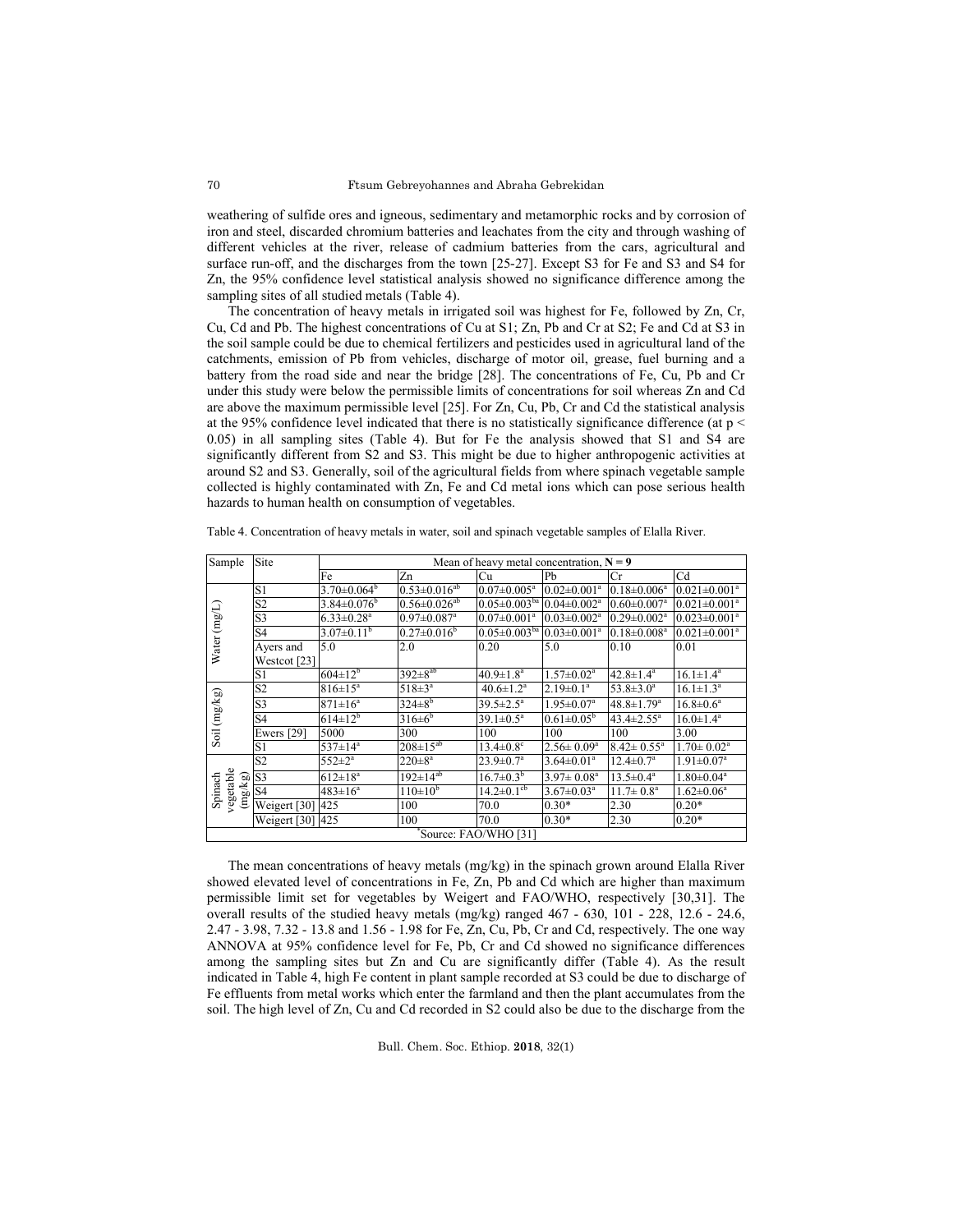71

road sides, the use of wastewater for irrigation from the bridge in which different vehicles were washed, by the improper disposal of municipal as well as domestic waste and sewage from different garages and construction works of the city in to the irrigated soil and to the riv Generally, the trend for heavy metal content in spinach leafy vegetable was observed as follows:  $Fe > Zn > Cu > Cr > Pb > Cd$ . The Pb and Cd are toxic elements that can be harmful to plants, and the plants usually show ability to accumulate large amounts of Pb and Cd without visible changes in their appearance or yield. Thus, spinach is green and leafy vegetables possessing large surface areas, relatively high growth rates and rather elevated heavy metal absorption rates [32]. washed, by the improper disposal of municipal as well as domestic waste and sewage from different garages and construction works of the city in to the irrigated soil and to the river. Generally, the trend for heavy metal is, the use of wastewater for irrigation from the bridge in which different vehicles were by the improper disposal of municipal as well as domestic waste and sewage from garages and construction works of the city in to the



Figure 2. Comparison of the concentration of heavy metals in water, vegetable and soil in four sampling sites of Elalla River.

### *Comparison of concentration of selected heavy metals among water, vegetable and soil samples of Elalla River*

The trend of the concentration of all selected heavy metals were in the order of soil > vegetable > water (Figure 2). The higher concentration of heavy metals recorded in soils for all studied metals could be due to the contamination by the accumulation of heavy metals through emissions from the rapidly expanding small scale industrial areas, disposal of high metal wastes, application of fertilizers, animal manures, sewage sludge, pesticides and the wastewater used for irrigation. But, the concentrations of metals in vegetables were generally lower than that of the corresponding soils attributed to the leaf, which seems to act as a barrier to the translocation of metals based its accumulation capacity from the soil to plant [3]. concentration of all selected heavy metals were in the order of soi<br>2). The higher concentration of heavy metals recorded in soils for<br>the rapidly expanding small scale industrial areas, disposal of high<br>tilizers, animal

## *Health risk assessment of Elalla River*

Bioavailability of heavy metals in soil is assumed to be available to plants. As a result, heavy metals can transfer to plant when they are in a mobile form. To estimate the heavy metals the transferred to plants, the transferred to the leaf, which seems to act as a barrier to the translocation of metals based its accumulation capacity from the soil to plant [3].<br>Health risk assessment of Elalla River<br>Bioa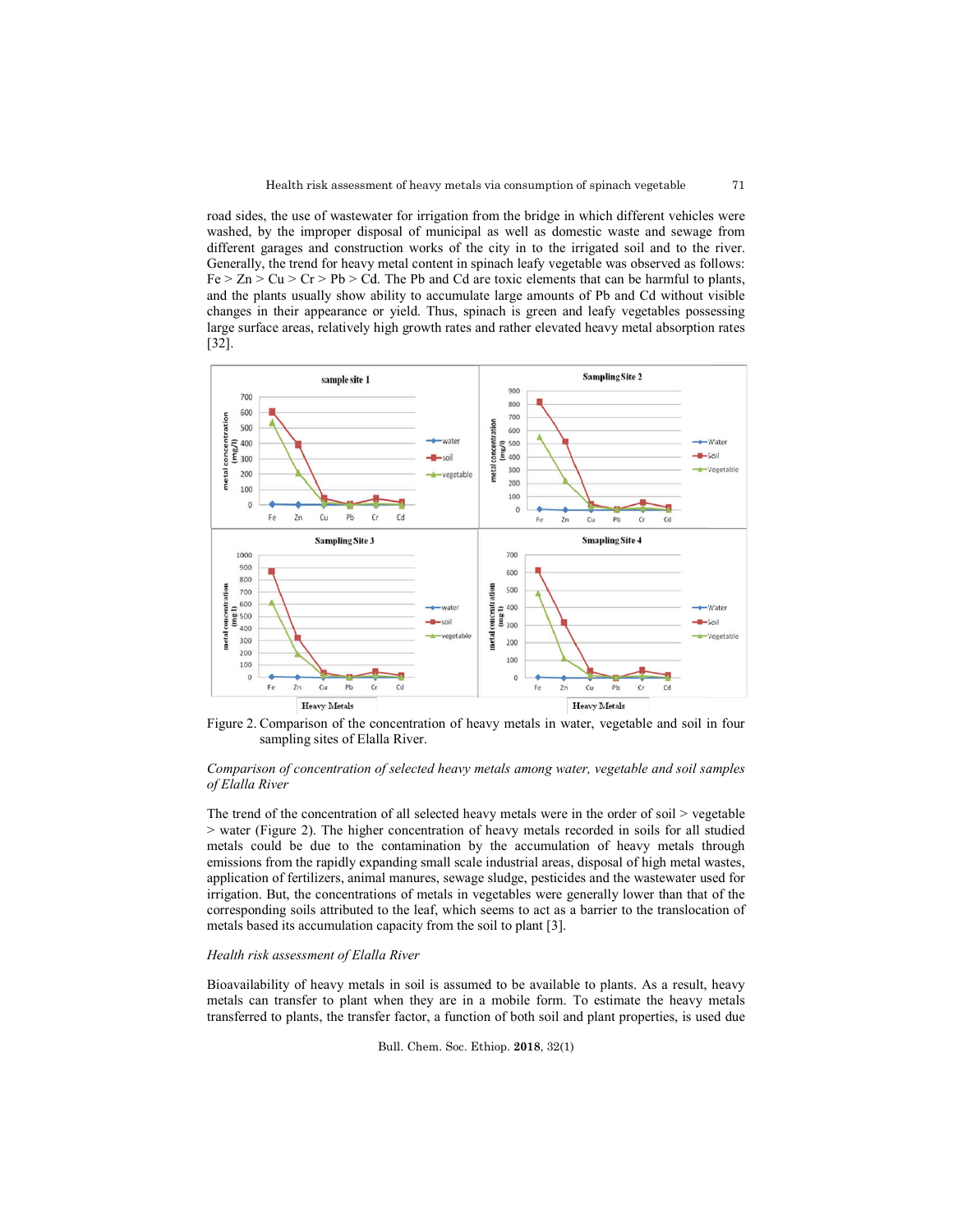to its representative bioavailability of heavy metals to plants. Values of TF decreases with increasing respective metal concentration in soils, whereas increases with increasing the concentration of metal in edible vegetable [18]. Scholars showed the TF does not represent the risk associated with the metals rather it helps to know the source of metal contaminants based on their quantitative values [15]. The transfer factors from the soil to the spinach leafy vegetable and daily intake of heavy metals (mg/kg) are summarized in Table 5. The heavy metal transfer factor in the spinach vegetables from the study area grown at the Elalla river of four sites were ranged from 0.677 to 0.874, 0.348 to 0.591, 0.327 to 0.589, 1.63 to 6.00, 0.197 to 0.275, 0.101 to 0.269 for Fe, Zn, Cu, Pb, Cr and Cd, respectively. Trend of metal TF from soil to spinach vegetables grown at Elalla river side was in the order of  $Pb > Fe > Zn > Cu > Cr > Cd$ . The average TF values for Pb and Fe are greater than 0.5 which indicates the greater metal contamination of vegetables by anthropogenic activities like different metal works that takes place at the city and washing of different automobiles at the river [33]. The spinach vegetable from this study is good bio accumulators of lead. Hence, the vegetable is potential health hazards as the build-up of lead in the human system has deleterious consequences at the long run [34].

#### *Daily intake of heavy metals (DIM)*

Most people consume vegetables about 117  $g/day$  which is called provisional tolerable daily intake (PTDI) vegetable that helps for estimating the consumer based health risk assessment [35]. The degree of toxicity of heavy metals to human being depends upon their daily intake. The DIM was found to be the highest for Fe followed by Zn, Cu, Cr, Pb and Cd, respectively (Table 5). The findings of this study regarding DIM suggest that the consumption of spinach vegetable grown using Ellala River have highest DIM for the heavy metals like Fe (0.083) and Zn (0.028) than the other studied heavy metals but is nearly free of risks, as the dietary intake limits of Fe, and Zn in adults can range from 10.0 to 50.0 and 5.0 to 22.0 mg, respectively [36]. The higher DIM values of Fe and Zn than the remaining heavy metals might be due to highest values of concentration of the two metals in the spinach leafy vegetable. Similar results were also observed in Kidu *et al*. [37].

| Table 5. Soil to the spinach vegetable transfer factors (TF), daily intake of heavy metals (DIM) (mg/kg) and |  |
|--------------------------------------------------------------------------------------------------------------|--|
| health risk index (HRI) of heavy metals.                                                                     |  |

|                                                             |                | Mean of heavy metals |       |        |         |           |                |  |
|-------------------------------------------------------------|----------------|----------------------|-------|--------|---------|-----------|----------------|--|
| Measurements                                                | Site           | Fe                   | Zn    | Cu     | Pb      | <b>Cr</b> | C <sub>d</sub> |  |
| factor                                                      | S1             | 0.874                | 0.530 | 0.327  | 1.631   | 0.197     | 0.269          |  |
|                                                             | S <sub>2</sub> | 0.677                | 0.424 | 0.589  | 1.660   | 0.230     | 0.118          |  |
| (F)                                                         | S3             | 0.703                | 0.591 | 0.423  | 2.038   | 0.275     | 0.107          |  |
| Transfer                                                    | S <sub>4</sub> | 0.800                | 0.348 | 0.363  | 5.998   | 0.269     | 0.101          |  |
|                                                             | Average TF     | 0.764                | 0.473 | 0.423  | 2.832   | 0.243     | 0.149          |  |
| đ<br>metals<br>intake<br>(mg/kg)<br>(DIM)<br>heavy<br>Daily | S1             | 0.082                | 0.032 | 0.0021 | 0.00039 | 0.0013    | 0.00026        |  |
|                                                             | S <sub>2</sub> | 0.084                | 0.034 | 0.0037 | 0.00056 | 0.0019    | 0.00029        |  |
|                                                             | S <sub>3</sub> | 0.093                | 0.029 | 0.0026 | 0.00061 | 0.0021    | 0.00027        |  |
|                                                             | S <sub>4</sub> | 0.074                | 0.017 | 0.0022 | 0.00056 | 0.0018    | 0.00025        |  |
|                                                             | Average DIM    | 0.083                | 0.028 | 0.003  | 0.0005  | 0.002     | 0.0003         |  |
| (HRI)<br>risk                                               | S1             | 0.117                | 0.107 | 0.053  | 0.098   | 0.0009    | 0.260          |  |
|                                                             | S <sub>2</sub> | 0.120                | 0.113 | 0.093  | 0.140   | 0.0013    | 0.290          |  |
|                                                             | S <sub>3</sub> | 0.133                | 0.097 | 0.065  | 0.153   | 0.0014    | 0.270          |  |
| Health<br>index                                             | S <sub>4</sub> | 0.106                | 0.057 | 0.055  | 0.14    | 0.0012    | 0.250          |  |
|                                                             | Average HRI    | 0.119                | 0.094 | 0.067  | 0.133   | 0.0012    | 0.268          |  |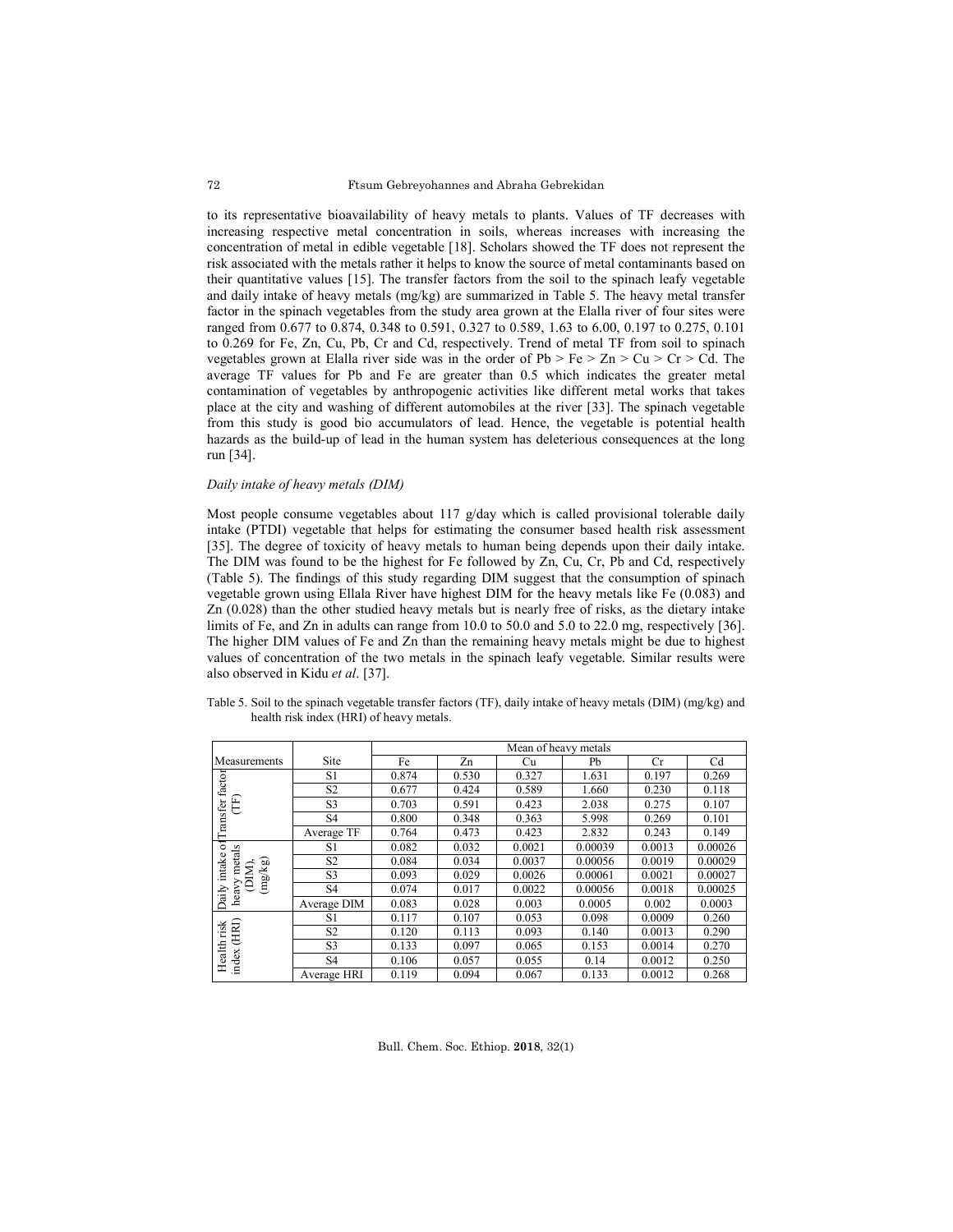#### *Health risk index (HRI)*

The HRI represents the harmful effect of heavy metals to people in which consume vegetables contaminated with them. When the value of HRI is  $\leq$  1, people will be safe to eat those kinds of vegetables [13, 15]. Although the HRI values of all studied heavy metals (Table 5) were less than one, the values for Cd and Pb were higher than the other heavy metals which possibly considered as the most significant heavy metals affecting leafy vegetables and really alarming for the long term use of spinach in the studied area. The spinach vegetable grown at river side of Elalla was found to be nearly free of risk from the other studied heavy metals but long term use of heavy metal contamination may lead health risk to consumers. Similar result was also observed for Cd in Kidu *et al.* [37].

### **CONCLUSION**

The present finding showed that water, soil and leafy vegetable quality from river water irrigated sites of Elalla River and associated risk assessment for consumer exposure to heavy metals. Almost all of assessed heavy metals except Zn and Cu in water; Fe, Cu, Pb and Cr in soil; Cu in spinach vegetable of the Elalla River water was found to be above the recommended limit for irrigation water, irrigation soil and contents of metals at plants used as food. From the result it was noticed that the toxicity levels of heavy metals were found to be several fold higher in all the collected samples from river water irrigated sites of Elalla River. The finding of this study regarding DIM and HRI showed that the consumption of vegetables grown in Elalla River water irrigated soils was nearly free of risks at all sites for all assessed heavy metals. Even though the value of HRI was below one, the long term use caused heavy metal contamination leading to health risk to consumers which is needed urgent attention to advise and implement appropriate means of maintaining and regulating domestic effluent and providing appropriate advice and support for the safe and productive use of polluted water for irrigation.

# **ACKNOWLEDGMENTS**

This study was financially supported by Mekelle University, Ethiopia. The authors thank Mr. Alem Halefom, Department of Chemistry, Mekelle University for his kind help in sample preparation and Ezana Analytical Laboratory, Ezana Mining Development PLC, Mekelle, Tigray, Ethiopia, for allowing to use the FAAS for the heavy metal analysis.

### **REFERENCES**

- 1. Okweye, P.S. Seasonal variation in physico-chemical parameters and heavy metals assessment in surface water of North Alabama. *Res. J. Chem. Environ.* **2013**, 17, 68-115.
- 2. Modaihsh, A.S.; AL-Swailem, M.S.; Mahjoub, M.O. Heavy metals content of commercial inorganic fertilizers used in the Kingdom of Saudi Arabia. *Agric. Marine Sci.* **2004**, 9, 21- 25.
- 3. Wuana, R.A.; Okieimen, F.E. Heavy metals in contaminated soils: a review of sources, chemistry, risks and best available strategies for remediation. *ISRN Ecol.* **2011**, 2011, Article ID 402647, DOI: 10.5402/**2011**/402647.
- 4. Akan, J.C.; Abdulrahman, F.I.A.; Ogugbuaja, V.O.; Ayodele, J.T. Heavy metals and anion levels in some samples of vegetable grown within the vicinity of Challawa industrial area, Kano State, Nigeria. *Am. J. Appl. Sci.* **2009**, 6, 534-542.
- 5. Jolly, Y.N.; Akter, S.; Kabir, J.; Islam, A. Health risk assessment of heavy metals via dietary intake of vegetables collected from an area selected for introducing a nuclear power plant. *Res. J. Phys. Appl. Sci*. **2013**, 2, 43-51.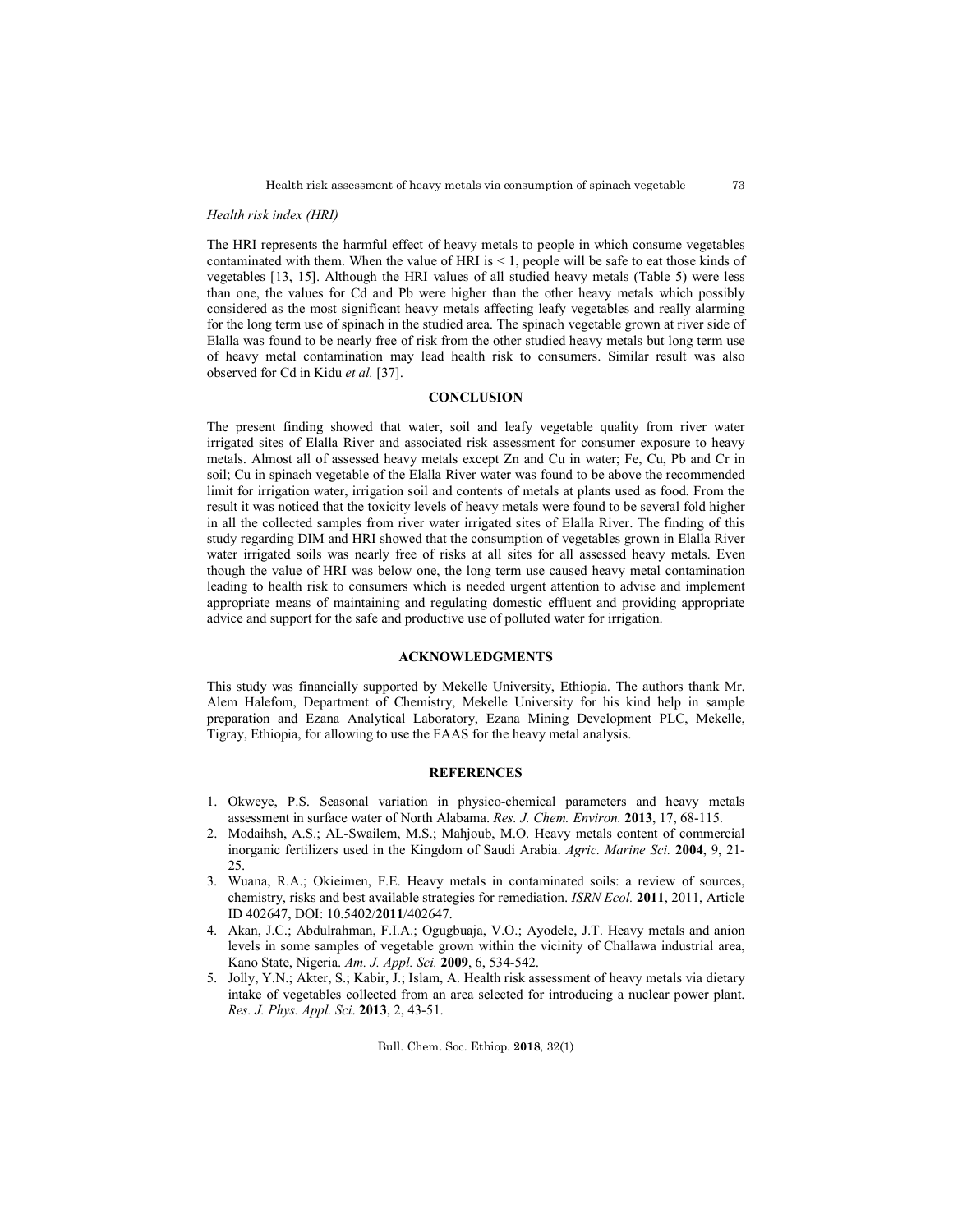- 6. Forstner, U.; Wittmann, G.T. *Metal Pollution in the Aquatic Environment*, Springer Verlag: Berlin; **1979**; p 99.
- 7. Mebrahtu, G.; Zerabruk, S. Concentration and health implication of heavy metals in drinking water from urban areas of Tigray Region, Northern Ethiopia. *Momona Ethiop. J. Sci.* **2011**, 3, 105-121.
- 8. Gangwar, R.K.; Khare, P.; Singh, J.; Singh, A.P. Assessment of physico-chemical properties of water: River Ramganga at Bareilly, UP. *J. Chem. Pharm. Res.* **2012**, 4, 4231-4234.
- 9. Aderinola, O.J.; Kusemiju, V. Heavy metals concentration in garden lettuce (*Lactuca sativa* L.) grown along badagry expressway, Lagos, Nigeria. *Transnat. J. Sci. Tech.* **2012**, 2, 115- 130.
- 10. Inoti, K.J.; Fanuel, K.; George, O.; Paul, O. Assessment of heavy metal concentrations in urban grown vegetables in Thika Town, Kenya. *Afr. J. Food Sci.* **2012**, 6, 41-46.
- 11. Ali, M.F. and Shakrani, S.A. Risk associated with secondary treated wastewater on mustard greens growth under soil and soilless culture. *IJCEE* **2012**, 12, 18-27.
- 12. Mahmood, A.; Malik, R.N. Human health risk assessment of heavy metals via consumption of contaminated vegetables collected from different irrigation sources in Lahore, Pakistan. *Arab. J. Chem*. **2014**, 7, 91-99.
- 13. Yang, T.; Liu, J. Health risk assessment and spatial distribution characteristic on heavy metals pollution of Haihe River Basin. *J. Environ. Anal. Toxicol*. **2012**, 2:152, DOI: 10.4172/2161-0525.1000152.
- 14. Chauhan, G.; Chauhan, U.K. Risk assessment of heavy metal toxicity through contaminated vegetables from waste water irrigated area of Rewa (MP), India. *Int. J. Adv. Technol. Eng. Sci.* **2014**, 2, 444-460.
- 15. Akoto, O.; Bismark Eshun, F.; Darko, G.; Adei, E. Concentrations and health risk assessments of heavy metals in fish from the Fosu Lagoon. *Int. J. Environ. Res.* **2014**, 8, 403-410.
- 16. Ogunkunle, C.O.; Fatoba, P.O.; Ogunkunle, M.O.; Oyedeji, A.A. Potential health risk assessment for soil heavy metal contamination of Sagamu, South-west Nigeria due to cement production. *IJAST* **2013**, 3, 89-96.
- 17. Kachenko, A.G.; Singh, B. Heavy metals contamination in vegetables grown in urban and metal smelter contaminated sites in Australia. *Water Air Soil Pollut.* **2006**, 169, 101-123.
- 18. Aremu, M.O.; Gav, B.L.; Opaluwa, O.D.; Atolaiye, B.O.; Madu, P.C.; Sangari, D.U. Assessment of physicochemical contaminants in waters and fishes from selected rivers in Nasarawa State, Nigeria. *Res. J. Chem. Sci.* **2011**, 1, 6-17.
- 19. IRIS. Integrated Risk Information System China via consumption of vegetables and fish. Science Database, US Envrionmental Protection Agency; USA; **2003**.
- 20. Silambarasan, K.; Senthilkumaar, P.; Velmurugan, K. Studies on the distribution of heavy metal concentrations in River Adyar, Chennai Tamil Nadu. *Euro. J. Exp. Biol.* **2012**, 2, 2192-2198.
- 21. Itanna, F. Metals in leafy vegetables grown in Addis Ababa and toxicological implications. *Ethiop. J. Health Dev.* **2002**, 16, 295-302.
- 22. Gebrekidan, A., Weldegebrial, Y.; Hadera, A.; Van Der Bruggen, B. Toxicological assessment of heavy metals accumulated in vegetables and fruits grown in Ginfel River near Sheba Tannery, Tigray, Northern Ethiopia. *Ecotoxicol. Environ. Saf.* **2013**, 95, 171-178.
- 23. Ayers, R.S.; Westcott, D.W. Water quality for agriculture. *FAO Irrigation and Drainage Paper*, **1985**, 29, 1-120.
- 24. Kitata, R.B., Chandravanshi, B.S. Concentration levels of major and trace metals in onion (*Allium cepa* L.) and irrigation water around Meki town and Lake Ziway. *Bull. Chem. Soc. Ethiop*. **2012**, 26, 27-42.

Bull. Chem. Soc. Ethiop. **2018**, 32(1)

74